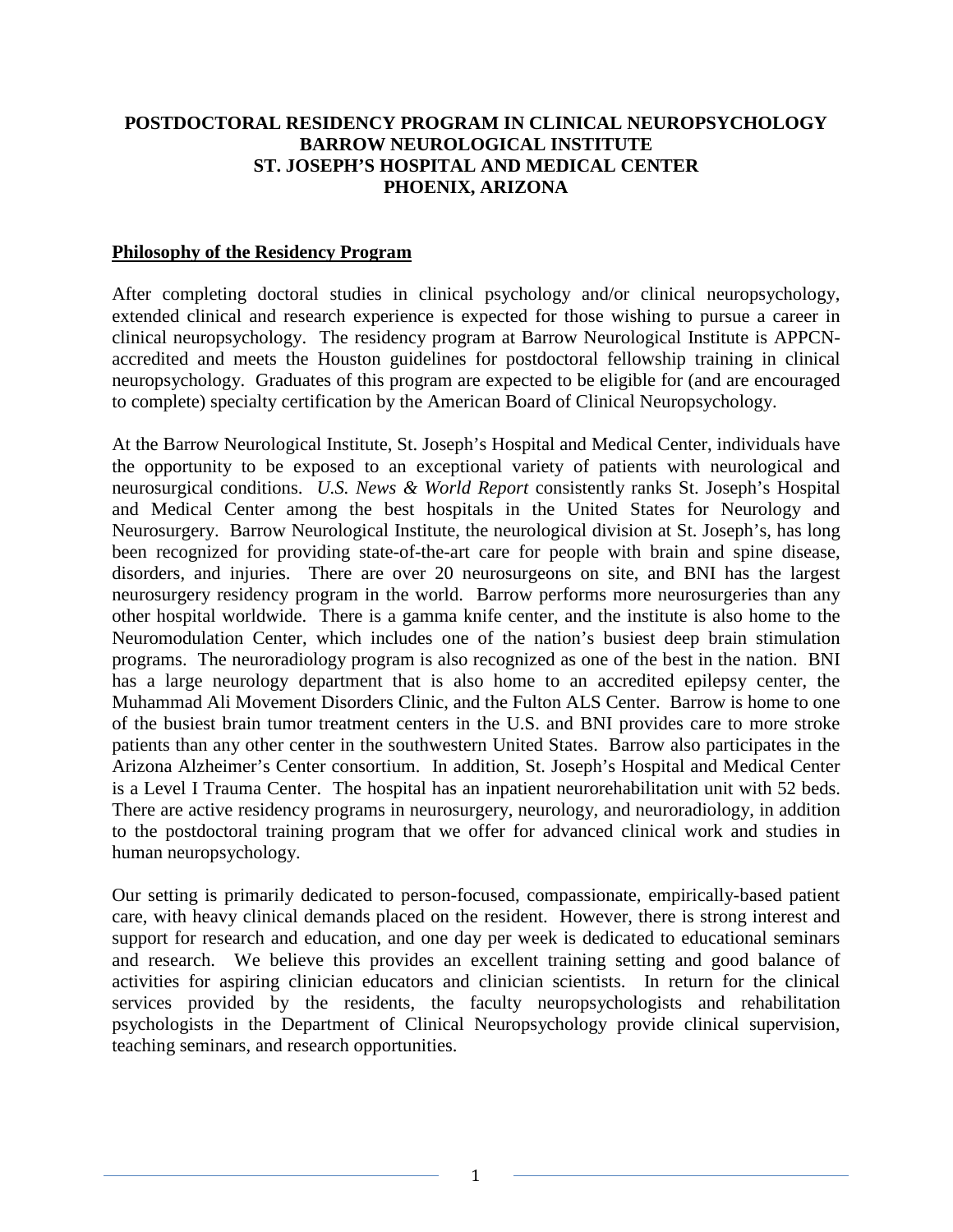Please note that the BNI/SJHMC residency program does not include a pediatric neuropsychology program. Select brief experiences may be offered through the Grubb Center for Lifespan Neuropsychological Rehabilitation and didactics. BNI has a branch at Phoenix Children's Hospital which has its own residency program for candidates primarily interested in pediatric neuropsychology.

## **Structure of the Residency Program**

Barrow's Postdoctoral Residency Program in Clinical Neuropsychology is a two-year program during which clinical, teaching, and research activities typically require a 50-hour work week. Residents in clinical neuropsychology are involved in direct patient care in several settings that may include:

- Outpatient Neuropsychological Consultation Service
- Epilepsy Monitoring Unit
- Muhammad Ali Movement Disorders Clinic
- Center for Transitional NeuroRehabilitation
- Inpatient Neurorehabilitation Unit
- Inpatient Neuropsychological Consultation Service
- Grubb Center for Lifespan Neuropsychological Rehabilitation

In addition, Barrow offers a growing number of clinic services within the hospital, including those pertaining to movement disorders, normal pressure hydrocephalus, and hypothalamic hamartoma. The department also expects increasing involvement in the busy lung transplant program. The Department of Clinical Neuropsychology also participates in a number of ongoing clinical research trials, especially as regards deep brain stimulation.

## **Rotations**

The department is organized into four divisions and the general track resident will spend 6 months rotating in each of the four divisions over the two years; namely in the general and rehabilitation division rotations in Year 1, and in the epilepsy and geriatric/movement disorders rotations in Year 2. Rehabilitation track residents spend their entire first year at the Center for Transitional NeuroRehabilitation (CTN), and their second year rotating 6 months in each of the general and rehabilitation divisions of the department.

## *General*

This rotation includes experiences on the adult outpatient neuropsychological consultation service and the Grubb Center.

*Outpatient Neuropsychological Consultation Service*: Residents working in the general outpatient service will assist in interviewing, assessing, providing feedback, and writing reports for patients with a wide variety of neurological conditions. Common diagnoses include dementias, epilepsy, movement disorders, concussions, other traumatic brain injuries, cerebrovascular accidents, brain tumors, multiple sclerosis, and other intracranial and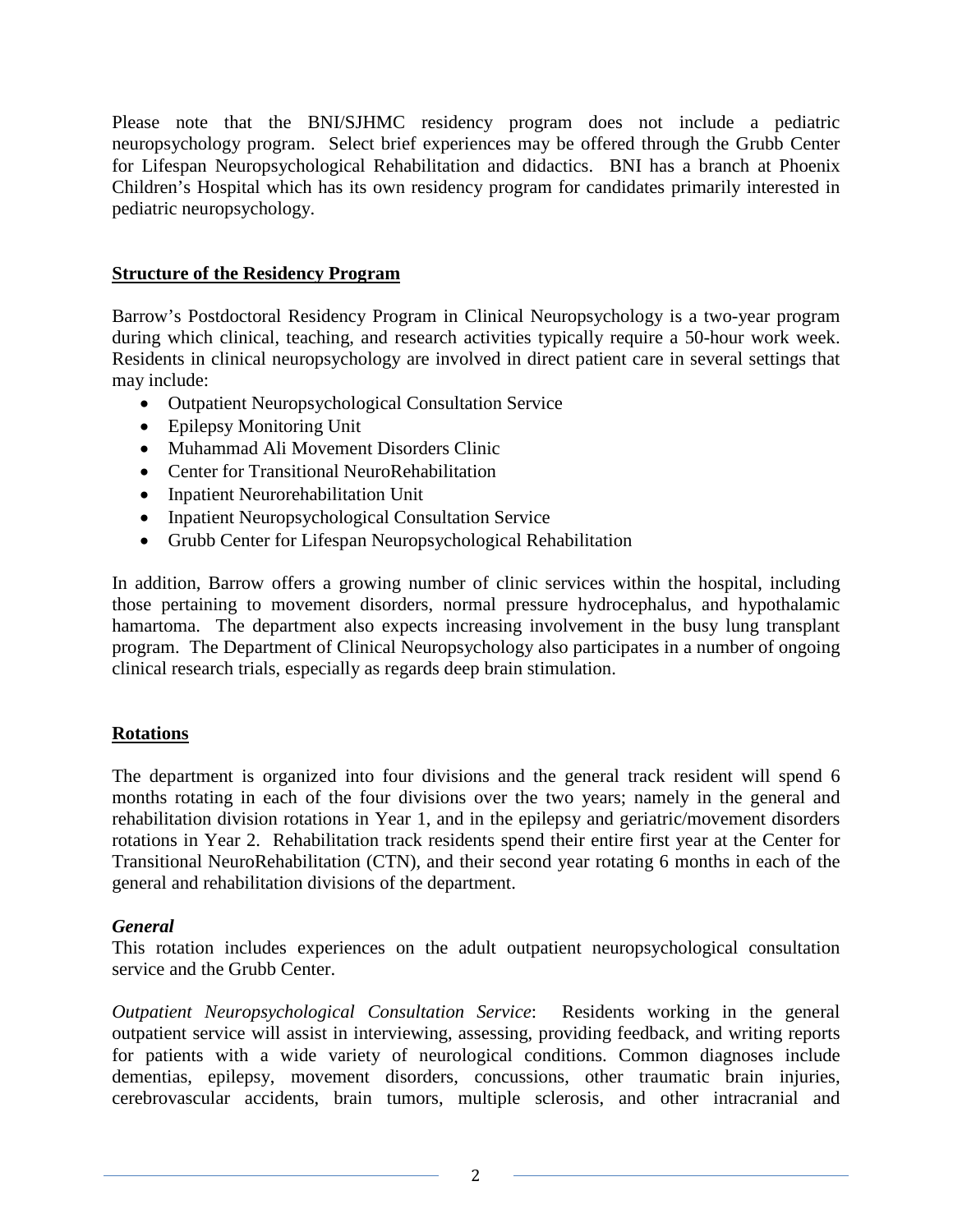neurodegenerative pathology. Some patients are being considered for neurosurgical procedures or are being followed post-surgically. The majority of patients are adults, though a limited number of adolescents and children are also seen. Patients are typically referred by neurologists and neurosurgeons. Residents on this rotation will learn to quickly conceptualize cases, as we typically provide feedback to patients at the conclusion of each appointment. The Section of Clinical Neuropsychology is also involved in various clinical research drug and outcome studies.

Additional opportunities within the outpatient rotation may include clinical, educational, and research experiences within the Grubb Center for Neuropsychological Rehabilitation. This center, which is within the Department of Clinical Neuropsychology, is designed to provide comprehensive assessment and treatment programs for selected patients throughout the lifespan. Children, adolescents, young adults, as well as the elderly population are seen. Services are designed to improve the individual's functional capacity in everyday life when they do not require an intensive day-treatment program. The Center also has ongoing educational and research activities in which the resident may participate.

### *Geriatric Neuropsychology and Movement Disorders*

*Outpatient Geriatric Neuropsychological Consultation Service*: On the outpatient geriatric neuropsychology rotation, the resident will be able to participate in the care of older adults with suspected neurodegenerative diseases and dementias including, but not limited to, Alzheimer's disease, frontotemporal dementia, dementia with Lewy bodies, vascular dementia, as well as mild cognitive impairment and normal aging. Older adults with other neurological conditions such as tumors, aneurysms, multiple sclerosis, and stroke are also evaluated in this clinic. Additionally, residents will be involved in the assessment and care of patients with normal pressure hydrocephalus both pre- and post-shunting.

*Muhammad Ali Movement Disorders Clinic:* The Movement Disorders neuropsychology portion of the rotation offers the resident the opportunity to participate in the care of patients with a variety of movement and neurodegenerative conditions, including Parkinson's disease, essential tremor, atypical parkinsonism, psychogenic movement disorders, dystonia, Tourette syndrome, and Huntington's disease. A strong emphasis of the rotation includes evaluation for candidacy and outcome after deep brain stimulation surgery and the evaluation of mild cognitive impairment and dementia. An opportunity exists for the resident to attend multidisciplinary case conference, to participate in community outreach activities (e.g., lectures on coping and neurobehavioral dysfunction on movement disorders), and to observe surgery. Usually each resident on the rotation will spend at least a day shadowing a movement disorders neurologist to gain knowledge about the neurologic exam of movement disorders patients and their treatment. The majority of patients are seen in consultation at the request of physicians at the Muhammad Ali Parkinson's Center and the Center for Neuromodulation, but patients are referred from across the state and country. Opportunity exists for a resident to become involved in research in a defined role and to prepare publishable literature reviews.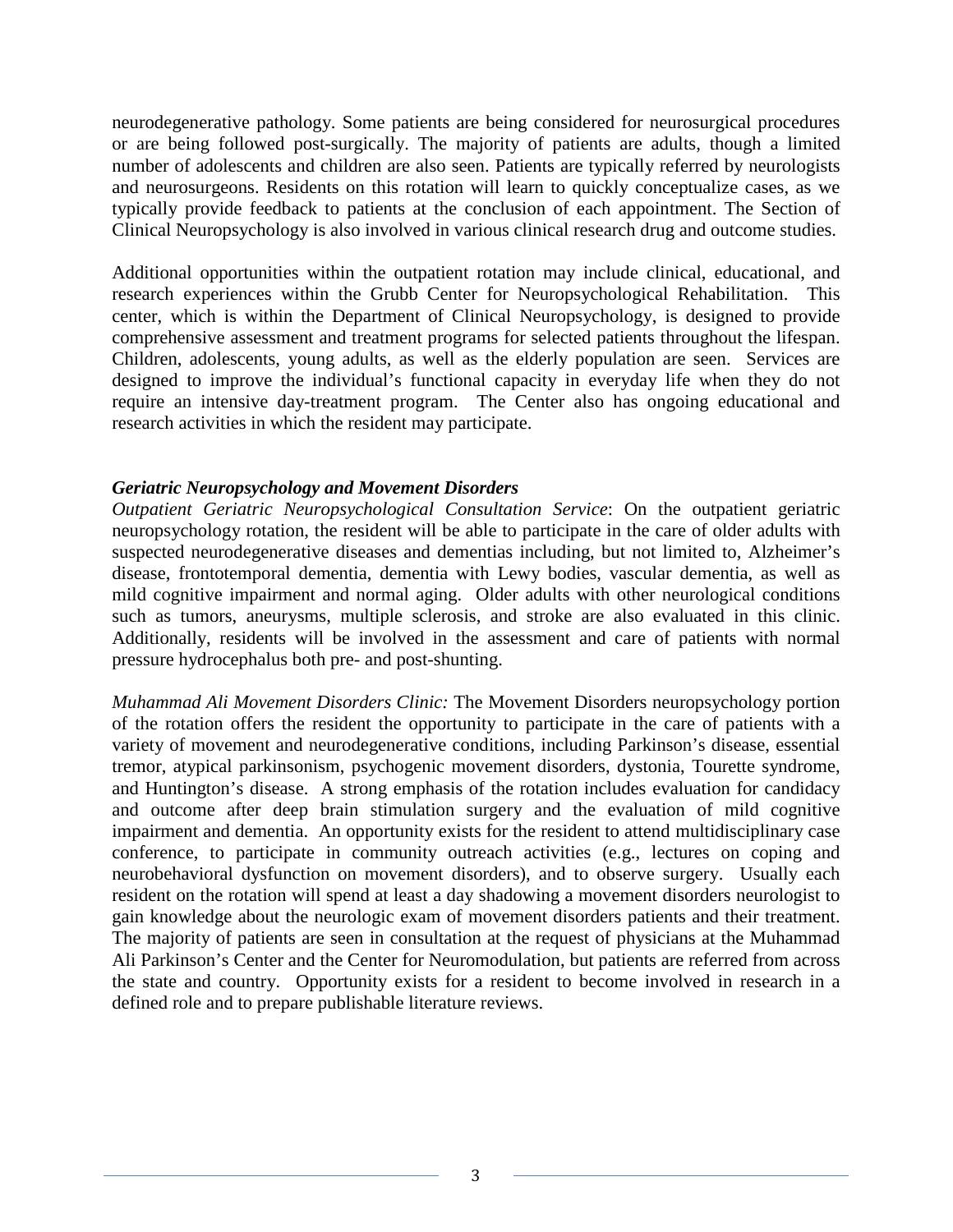## *Rehabilitation Neuropsychology Service*

Residents spend a major rotation developing skills for both acute inpatient and post-acute outpatient neuropsychological consultation for patients with CNS conditions seen in the rehabilitation setting. Patient populations include persons with brain injury, stroke, brain tumor, spinal cord injury, and a variety of CNS injuries and illnesses. The rotation primarily serves adults, but some adolescents (ages 15 and up) are also seen. Residents participate in outpatient neuropsychological assessment in the Department of Clinical Neuropsychology as part of the rotation, in addition to providing consultation to the 52-bed CARF-accredited inpatient neurorehabilitation unit at St. Joseph's Hospital and Medical Center. Inpatient consultation services include neuropsychological assessment, psychoeducation, and psychotherapeutic care to patients on the unit with acute neurological conditions. Opportunities for behavioral management of patients with disruptive behaviors may also be available. Residents serve in a consultant role to the unit as part of a large interdisciplinary team that includes physicians, nurses, physical therapists, occupational therapists, speech pathologists, recreation therapists, and care managers.

## *Epilepsy*

Residents working on the Epilepsy Monitoring Unit participate in the care of patients with seizures, including epilepsy patients being considered for neurosurgical interventions. Some patients are found to have non-epileptic seizures or a combination of seizure types. Patients are adults staying in private inpatient rooms with 24-hour continuous video EEG monitoring. Residents assist with interviewing, assessing, providing feedback, and writing reports. Additionally, residents on this rotation learn to administer Wada testing (both ICA and selective PCA), which occurs on an almost weekly basis. A particular strength of this rotation is the interdisciplinary approach to patient care, as the resident will regularly consult with epileptologists and neurology fellows, neurosurgeons, neuroradiologists, and nursing staff. Residents will present cases in a weekly multidisciplinary consensus conference.

## *Acute Inpatient Consultation Service*

In addition to their assigned rotations, residents may obtain experience with the on-call faculty in inpatient consultation. Thus, this experience can be obtained during any rotation.

This is not a stand-alone rotation; rather it is a general neuropsychology service provided in the hospital across a variety of inpatient departments including medical, surgical, cardiac, and neuroscience ICUs. Short evaluations to assist with differential diagnosis or transfer/discharge planning, including those that may go to inpatient rehabilitation, are the main goal of these consultations.

#### *Center for Transitional NeuroRehabilitation*

CTN offers intensive, day-long treatment for older adolescents and adults with brain injuries. The program features a holistic approach for the treatment of cognitive, language, physical, emotional, neuropsychological, and vocational needs. CTN focuses on independence in the home and community and on productivity when patients return to work or school. Family members receive emotional support and learn about the patient's strengths and limitations and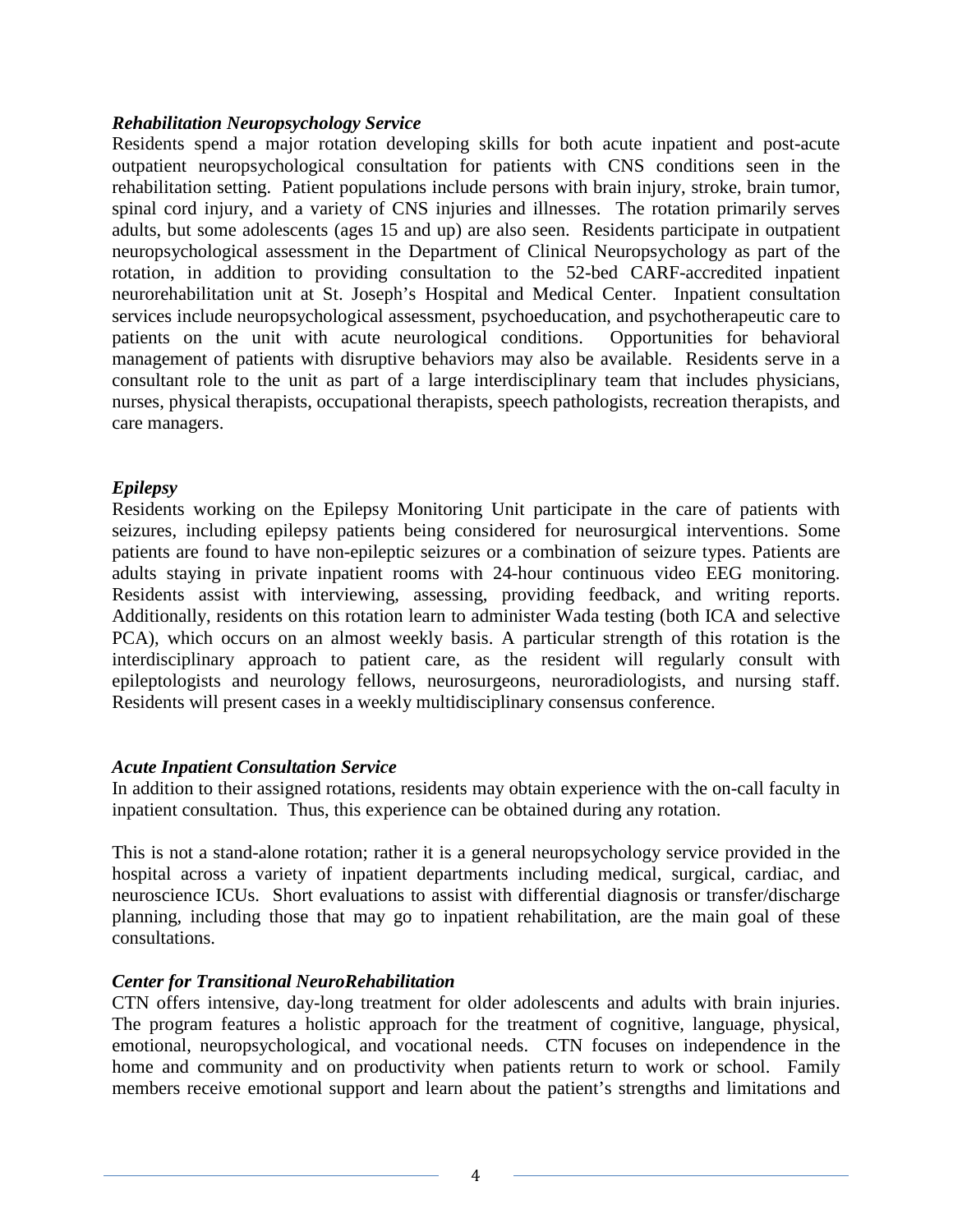how to assist the patient in functioning in the home. CTN offers four rehabilitation-oriented programs:

- Home independence program
- Work re-entry program
- School re-entry program
- Transitional program

Neuropsychology residents serve as part of the treatment team along with speech and language pathology, physical therapy, occupational therapy, psychiatry, nutrition, and recreational therapy. Responsibilities include providing individual and group psychotherapy, cognitive remediation training, and participation in the program milieu.

# **Tracks**

Barrow offers two tracks of training within the Residency Program in Clinical Neuropsychology:

- General clinical neuropsychology
- Neurorehabilitation with a specialty in neuropsychological rehabilitation

Residents must specify which track they are applying to. In general, application to both tracks is discouraged because it is highly unlikely that the alternate track would adequately meet the career interests of the person interested in a given track.

# *Track 1: General Clinical Neuropsychology*

Individuals who seek training in general clinical neuropsychology obtain extensive clinical supervision in the neuropsychological evaluation of a wide range of patients at different age ranges. This track includes supervised training in appropriate record review, clinical interviewing, administration of neuropsychological tests, and report writing. Residents also receive training in providing feedback to the patient regarding their findings in a manner that is clinically-sensitive and helpful to patients and their families.

Within the context of this track, individuals spend their training time equally in each of the four divisions (6 months on each rotation). A key component to training programs is supervision by multiple clinical neuropsychologists who have varying degrees of experience with different patient populations. The goal is to expose the resident to a wide variety of neurological and neurosurgical disorders and to familiarize them with the most meaningful way of assessing these patients and of coming up with practical and meaningful treatment programs and/or recommendations. In doing so, the resident learns to convert that assessment information into practical healthcare decisions for the patient. This track also involves training in communicating with physicians in a manner that clarifies our neuropsychological understanding of the patient.

As a part of this training program, residents may receive supervision in individual psychotherapy for selected patients. Residents in this track are given opportunities to participate in a wide variety of clinical research projects.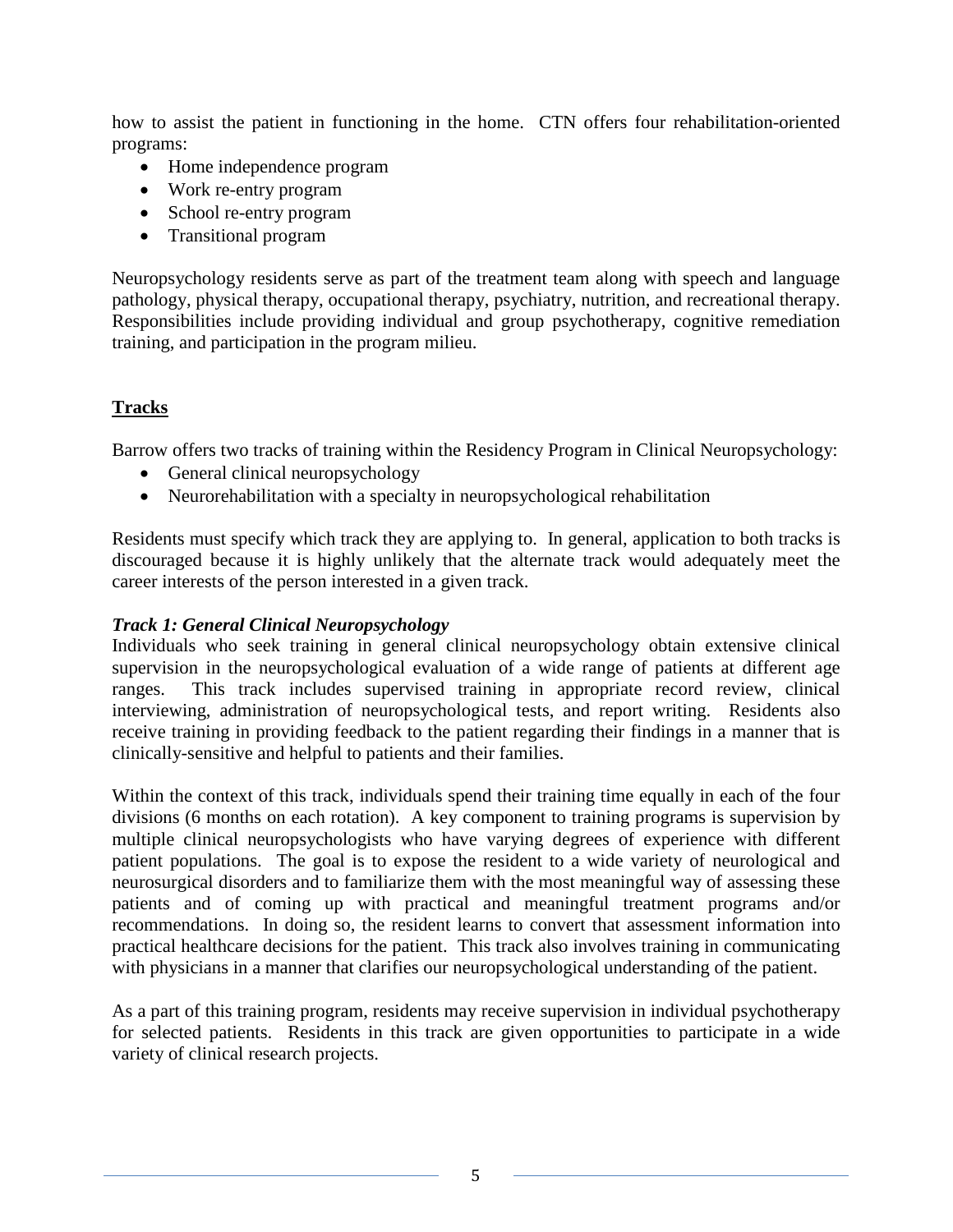## *Track 2: Neurorehabilitation with a specialty in Neuropsychological Rehabilitation*

The second track of training focuses on neurorehabilitation with a specialty in neuropsychological rehabilitation. Individuals who seek this training path frequently plan a career in the field of brain injury rehabilitation. They receive extensive training in the assessment of cognitive and personality disorders of brain-dysfunctional patients who are in acute and postacute rehabilitation programs. Their primary focus is on learning methods of neuropsychological rehabilitation intervention to help patients become independent and return to a productive lifestyle.

This track helps train clinical neuropsychologists to work within the context of an interdisciplinary team and to develop a positive working alliance with family members as well as the patient. Individuals who seek this track receive extensive training at the Center for Transitional NeuroRehabilitation and in the Rehabilitation Neuropsychology Service settings. They also obtain some experience in cases of differential diagnosis through the Outpatient Consultation Service. In addition, residents participate in research projects related to neurorehabilitation.

### **Training Objectives**

Trainees will demonstrate that they can carry out the necessary assessment activities in order to qualify for various clinical neuropsychology job positions. Core to the work of clinical neuropsychology is the ability to conduct neuropsychological assessments of a wide variety of patients (e.g., those with TBI, CVA, epilepsy, dementia, Parkinson's disease, multiple sclerosis, malignant and non-malignant brain tumors). Successful completion of either track offered at Barrow would meet this training objective. To facilitate assessment of progress in meeting educational objectives, residents take the written APPCN examination after each year of training.

Psychologists who finish residency programs typically seek state licensure and hospital privileges. Those agencies request from the Director of the Postdoctoral Residency Program a statement about whether or not the individual is competent to carry out various services in order to obtain privileges.

Residents who successfully complete either track are encouraged to seek board certification (ABPP) in clinical neuropsychology.

#### **Didactics**

All residents participate in four major teaching activities within the Section of Clinical Neuropsychology.

- Residents Seminar
- Neuroanatomy/Neuroimaging Seminar
- Neuroscience Rounds (Neurology, Neurosurgery, and related Clinical Neurosciences)
- Board Certification Seminar
- Professional Issues Seminar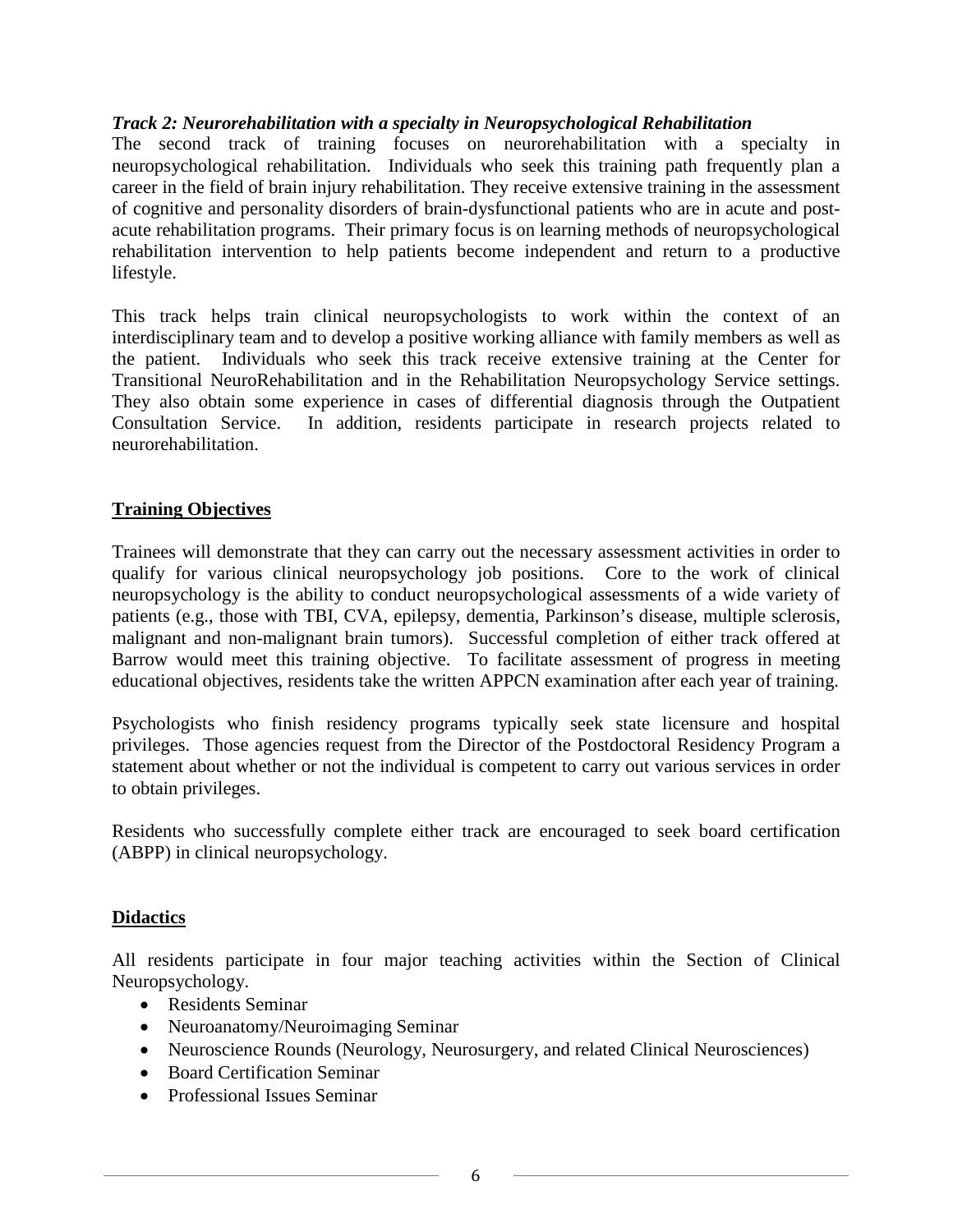In addition, residents will participate in a resident-planned and led journal and book club. Other available teaching conferences will be negotiated with each resident depending on rotation (e.g., EMU Conference, Neurophysiology Conference, Brain Cutting, Psychotherapy Case Conference, and Neuropsychology/Neurology Case Conference, DBS Conference).

A calendar of the current didactics program can be found at the end of this document.

# **Research**

Each resident is expected to produce a poster presentation by the end of the first year of the program. By the end of the second year, a peer-reviewed manuscript should have been published or submitted. The paper may be a review paper, theoretical or empirical contribution, depending on the background and interest of the resident. This work may be related to the clinical work settings listed above. In addition, residents may participate in a variety of research neuroimaging activities within the Human Brain Imaging Laboratory. Many of the attending faculty are involved in ongoing research projects and are open to student involvement in those projects. Opportunities for the development of other research projects are also present. Previous residents have submitted grant proposals and presented at national conferences related to their work within the residency program.

Subject to annual availability of funds, the program provides financial assistance for residents to attend one scientific conference each year. Currently the department provides \$1,000.00 for residents presenting research completed at BNI, and \$500.00 for residents attending a meeting or presenting work completed elsewhere (the expectation being that the home institution will also support the resident's presentation).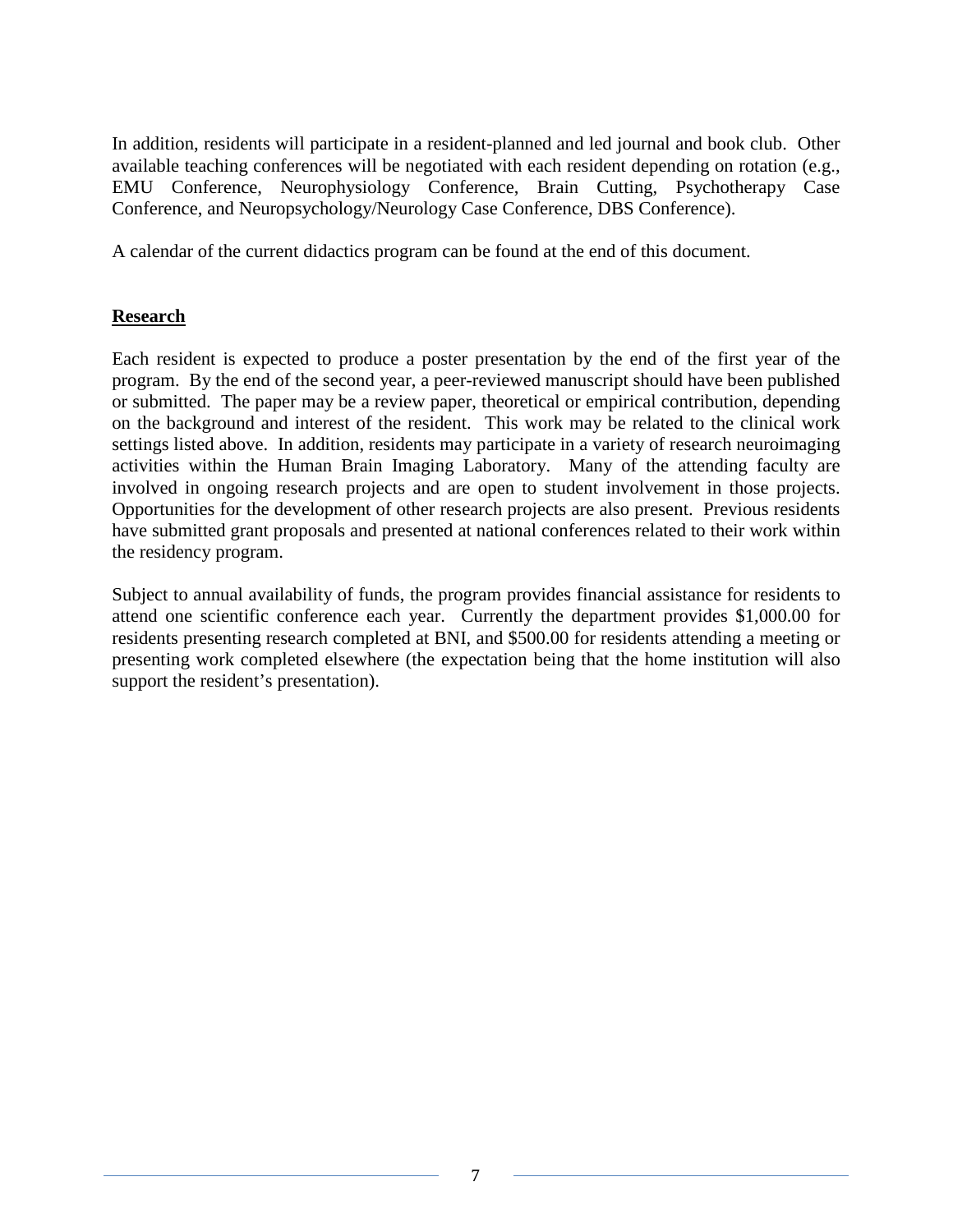## **Faculty Members in the Department of Clinical Neuropsychology**



#### **Alexander I. Tröster**

**Professor and Chair, Department of Clinical Neuropsychology Director of Neuropsychology Research, Barrow Neuromodulation Center**  Ph.D. (University of California, San Diego & San Diego State University, 1991) ABPP – Clinical Neuropsychology

Dr. Tröster's primary clinical interests are in movement disorders (especially Parkinson's disease and atypical parkinsonism), dementia, amnesia, and

neuropsychological assessment in stereotactic and functional neurosurgery. His research interests lie in the assessment, definition, and neural bases of mild cognitive impairment in Parkinson's disease, and in the evaluation and prediction of neurobehavioral outcomes of deep brain stimulation for a variety of neurologic and psychiatric conditions. Dr. Tröster has edited two books and published almost 200 peer-reviewed articles and chapters. A past –president of the National Academy of Neuropsychology, Dr. Tröster also serves on the editorial boards of five journals and NIH grant review panels. He is a recipient of several awards from the National Academy of Neuropsychology and his work has been recognized with fellowships in the National Academy of Neuropsychology and the American Psychological Association. He enjoys mentoring particularly residents interested in careers as clinician-scientists or in non-traditional careers. Compassionate and excellent, empirically-based patient care are his clinical aims.



#### **Julie Alberty**

**Faculty Neuropsychologist, Department of Clinical Neuropsychology** Ph.D. (Loma Linda University, 2012)

Dr. Alberty's primary clinical interests are in general adult neuropsychological assessment including multiple sclerosis, dementia, seizure disorders, tumors, TBI, and monolingual Spanish speaking patients. Her research interests lie in the assessment of Spanish speaking monolingual and bilingual individuals as

well as the influence of cultural factors on neuropsychological assessment. Dr. Alberty is developing a Spanish speaking neuropsychological assessment clinic within the neuropsychology department. She looks forward to creating training opportunities for postdoctoral residents who are interested in the Spanish speaking population.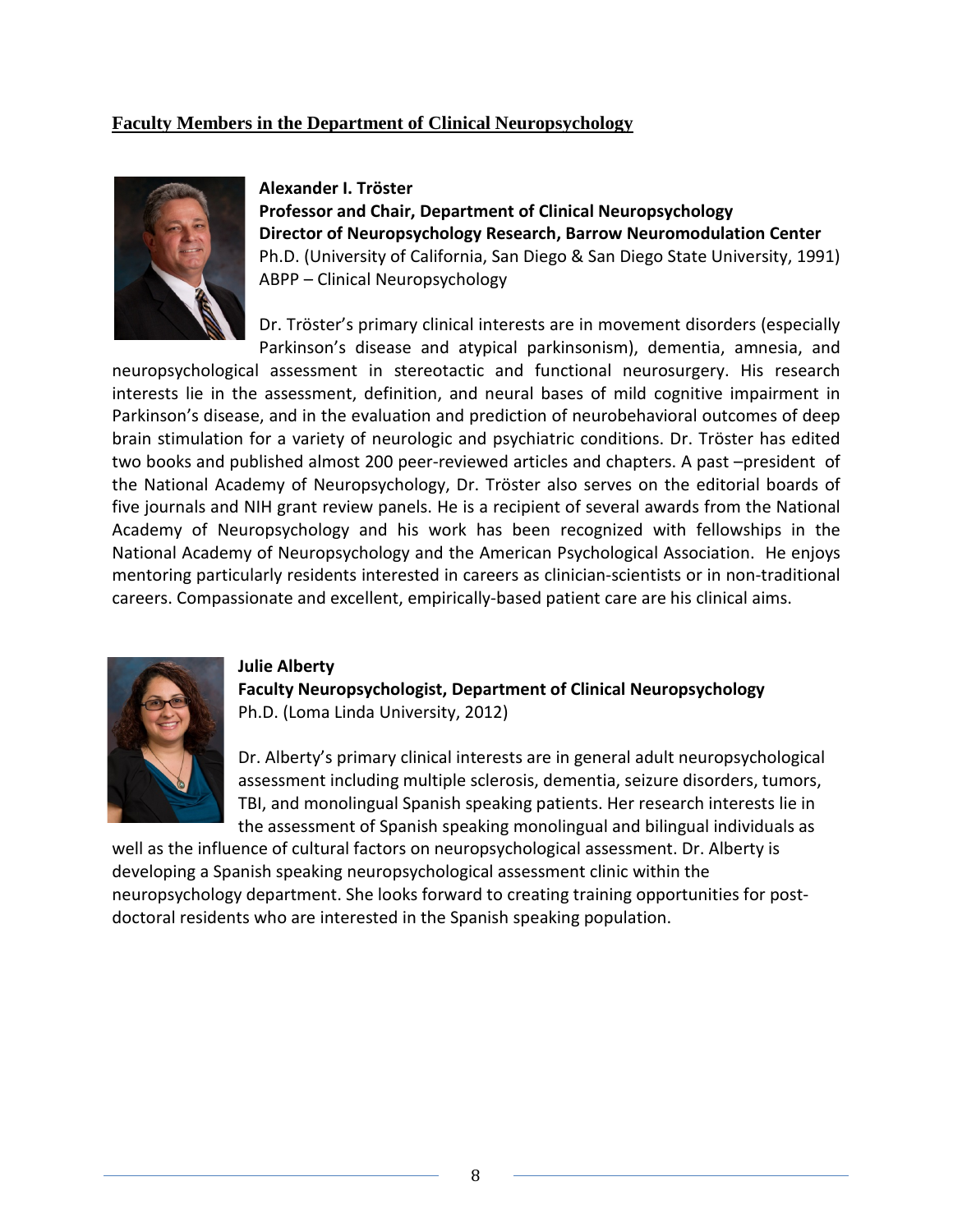

# **Leslie C. Baxter Program Manager, Human Brain Imaging Lab Clinical Neuropsychologist**

Ph.D. (Chicago Medical School/Finch University of Health Sciences, 1998)

Dr. Baxter's interests focus mainly on studying brain-behavior relationships in neurological disorders by combining cognitive and neuroimaging measures. Recent and current projects include studying normal aging and aging in

dementia and Autism, and the neural effects of Mindfulness Based Stress Reduction. Dr. Baxter routinely performs pre-surgical brain mapping using functional MRI and tractography for patients with brain tumors, AVMs and epilepsy. She also assists with awake cognitive mapping of language and motor functioning in brain tumor patients. She is the Principal Investigator for the BNI site for the Arizona Consortium's Alzheimer's Disease Core Center, a longitudinal study of cognition and neurological functioning in Alzheimer's disease and related disorders and normal aging.



## **Heather Caples Associate Professor, Department of Clinical Neuropsychology Faculty Neuropsychologist, Rehabilitation Neuropsychology Service** Ph.D. (Arizona State University, 2001)

Dr. Caples is actively involved in providing care to patients adjusting to spinal cord injury, traumatic brain injury, stroke, brain tumor, and other neurological conditions. Dr. Caples' clinical interests include rehabilitation neuropsychology,

psychosocial adjustment to illness and injury, patient and family education, sexuality and disability, and family adaptation. She provides neuropsychological assessment and psychotherapy services for patients in the inpatient and outpatient setting. Dr. Caples enjoys mentoring postdoctoral residents in clinical neuropsychology and facilitates program development for residency training. She has co-authored several papers on topics related to the care of patients with neurological conditions.



#### **Krista D. Hanson**

**Clinical Neuropsychologist, Department of Clinical Neuropsychology Faculty Neuropsychologist, Geriatric Neuropsychology and Movement Disorders**

Ph.D. (University of Arizona, 2012)

Dr. Hanson's primary clinical interests are in geriatric neuropsychology and the assessment of mild cognitive impairment, dementias, and other

neurodegenerative disorders. She also has interests in movement disorders and the evaluation of deep brain stimulation candidates. Dr. Hanson's research has focused on investigating the differences between pathological and non-pathological cognitive aging, with an emphasis on Alzheimer's disease, pre-Alzheimer's cognitive decline, and healthy cognitive aging.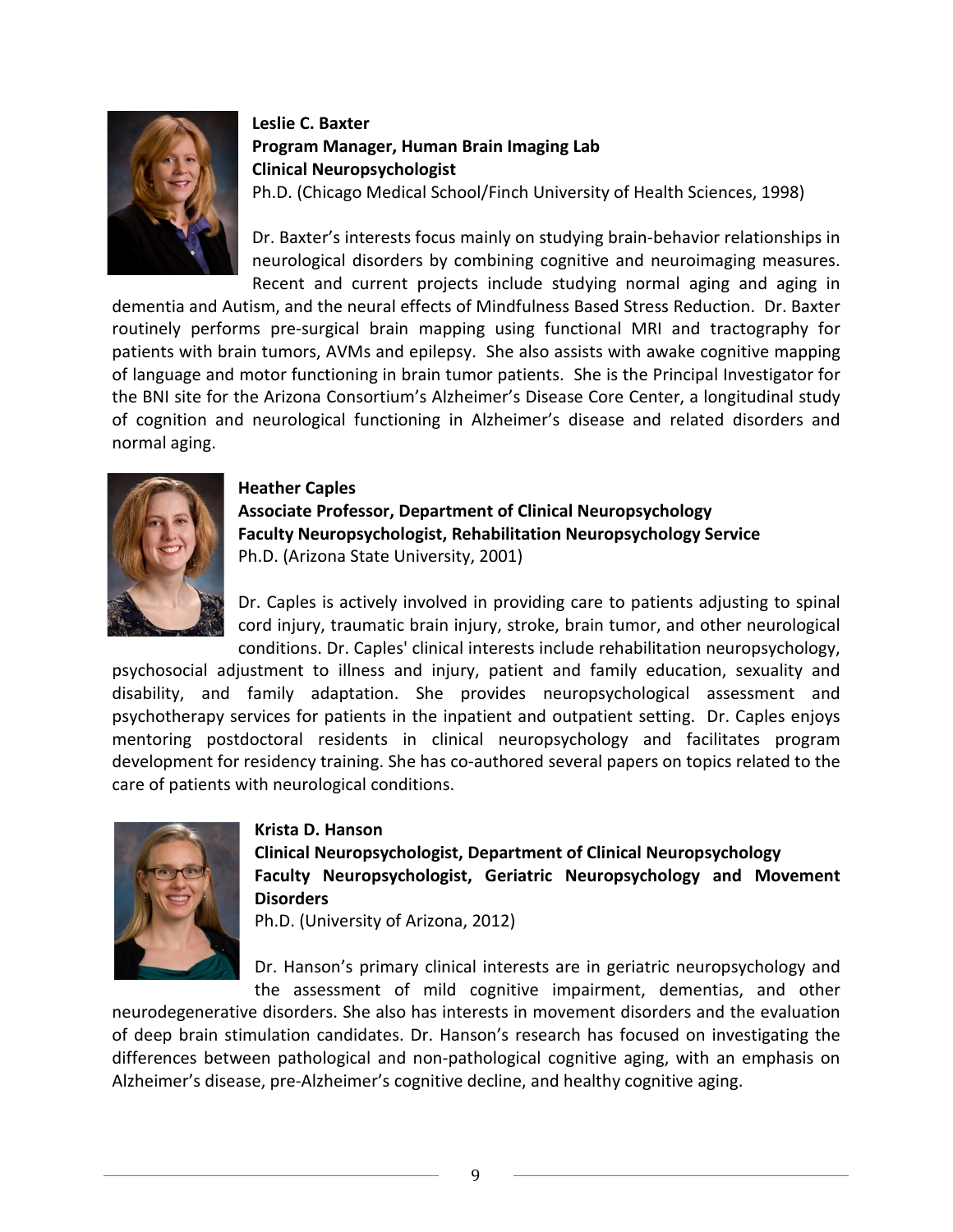

### **Jennifer Loughlin**

**Clinical Neuropsychologist, Center for Transitional NeuroRehabilitation and Faculty Neuropsychologist, Department of Clinical Neuropsychology**  Ph.D. (Palo Alto University, 2012)

Dr. Loughlin's primary clinical interests are in neurorehabilitation and neuropsychological assessment. She provides psychotherapy, cognitive retraining, and assessment services as part of a multidisciplinary team.

Primary populations include those with traumatic brain injury (TBI), stroke, brain tumor, and other neurological conditions. Her research interests lie in post-TBI adjustment, community integration, and outcomes.



## **Tiffany M. Meites Rehabilitation Psychologist, Inpatient Neurorehabilitation Unit** Ph.D. (University of Kansas, 2013)

Dr. Meites' primary clinical interests are in adjustment to disability and recovery from injury, particularly with individuals during the acute phase of their rehabilitation. Her research interests focus on the identification of

factors that may contribute to increased vulnerability to developing depression, with an emphasis on cognitive biases. Dr. Meites is a member of APA's Division 22: Rehabilitation Psychology and looks forward to seeking board certification in this specialty. She welcomes mentoring residents, especially those who may be interested in exploring a career in rehabilitation psychology. In her spare time, she enjoys cooking and spending time with her dogs and horses.



## **Tricia L. Merkley Assistant Professor, Department of Clinical Neuropsychology** Ph.D. (Brigham Young University, 2012)

Dr. Merkley's clinical work involves neuropsychological assessment and intervention for a range of neurological conditions, with primary interest in traumatic brain injury/concussion and stroke. Her clinical interests also

include patient and family education, emotional adjustment to illness and injury, and factors that promote recovery. Her research utilizes neuroimage analysis to investigate structural brain changes following traumatic brain injury and how they relate to neurobehavioral functioning during recovery.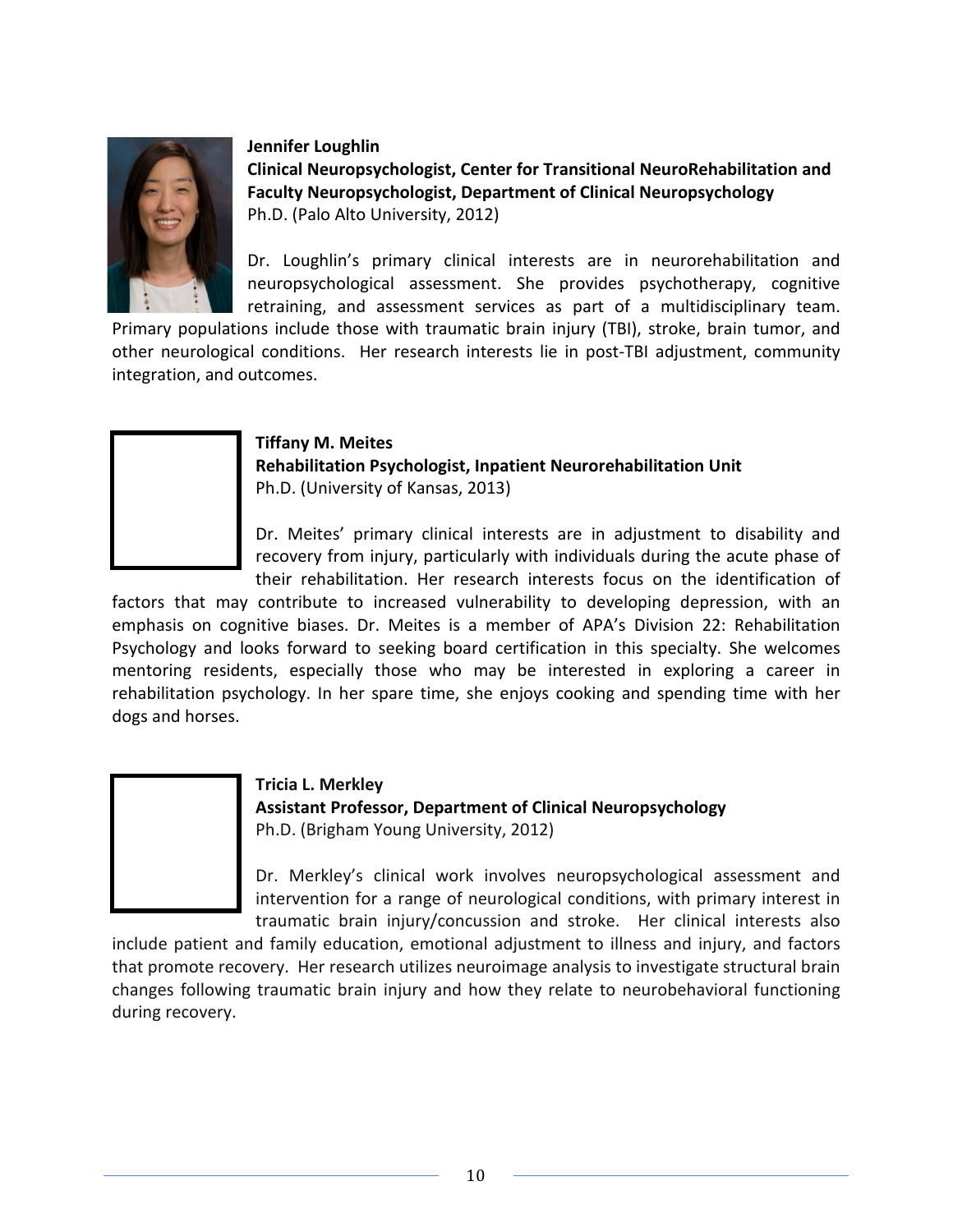

#### **George P. Prigatano**

**Emeritus Chair, Department of Clinical Neuropsychology Newsome Chair of Neuropsychology; Clinical Director of the Lou and Evelyn Grubb Lifespan Center for Neuropsychological Rehabilitation** Ph.D. (Bowling Green State University, 1972) ABPP – Clinical Neuropsychology

Dr. Prigatano has been recognized nationally and internationally for his clinical and research work. He has received awards from the American Psychological Association and the National Academy of Neuropsychology. He has been named Honorary Member of the Swedish Neuropsychological Society as well as the Finnish Neuropsychological Society. His clinical, theoretical, and empirical work has resulted in numerous publications, including the following books: *Neuropsychological Rehabilitation After Brain Injury* (1986), *Awareness of Deficit after Brain Injury: Theoretical and Clinical Issues* (1991), co-edited with Daniel Schacter, Ph.D., *Principles of Neuropsychological Rehabilitation* (1999), *Clinical Neuropsychology and Cost Outcome Research: A Beginning* (2003), co-edited with Neil Pliskin, Ph.D., and *The Study of Anosognosia* (2010). Dr. Prigatano's work has emphasized the need to include a thorough understanding of brain-behavior relationships, with basic understanding of psychodynamics and the learning history of an individual that produces the complex symptom pictures observed after brain injury.



**Wil Schultz Associate Professor, Department of Clinical Neuropsychology Faculty Neuropsychologist** Ph.D. (Fuller Graduate School of Psychology, 2006)

Dr. Schultz enjoys working with patients ranging broadly in age and diagnosis, and he has specialized interest and experience in epilepsy, sports concussion,

and geriatrics. In addition to seeing patients in the general outpatient clinic, he also works with patients on the inpatient Epilepsy Monitoring Unit, including those being considered for neurosurgery. Dr. Schultz is consulting neuropsychologist to the NHL Arizona Coyotes, and he provides cognitive assessment for patients who have sustained concussions and are being treated in the B.R.A.I.N.S. clinic. He enjoys supervising postdoctoral residents pursuing clinical practice in neuropsychology.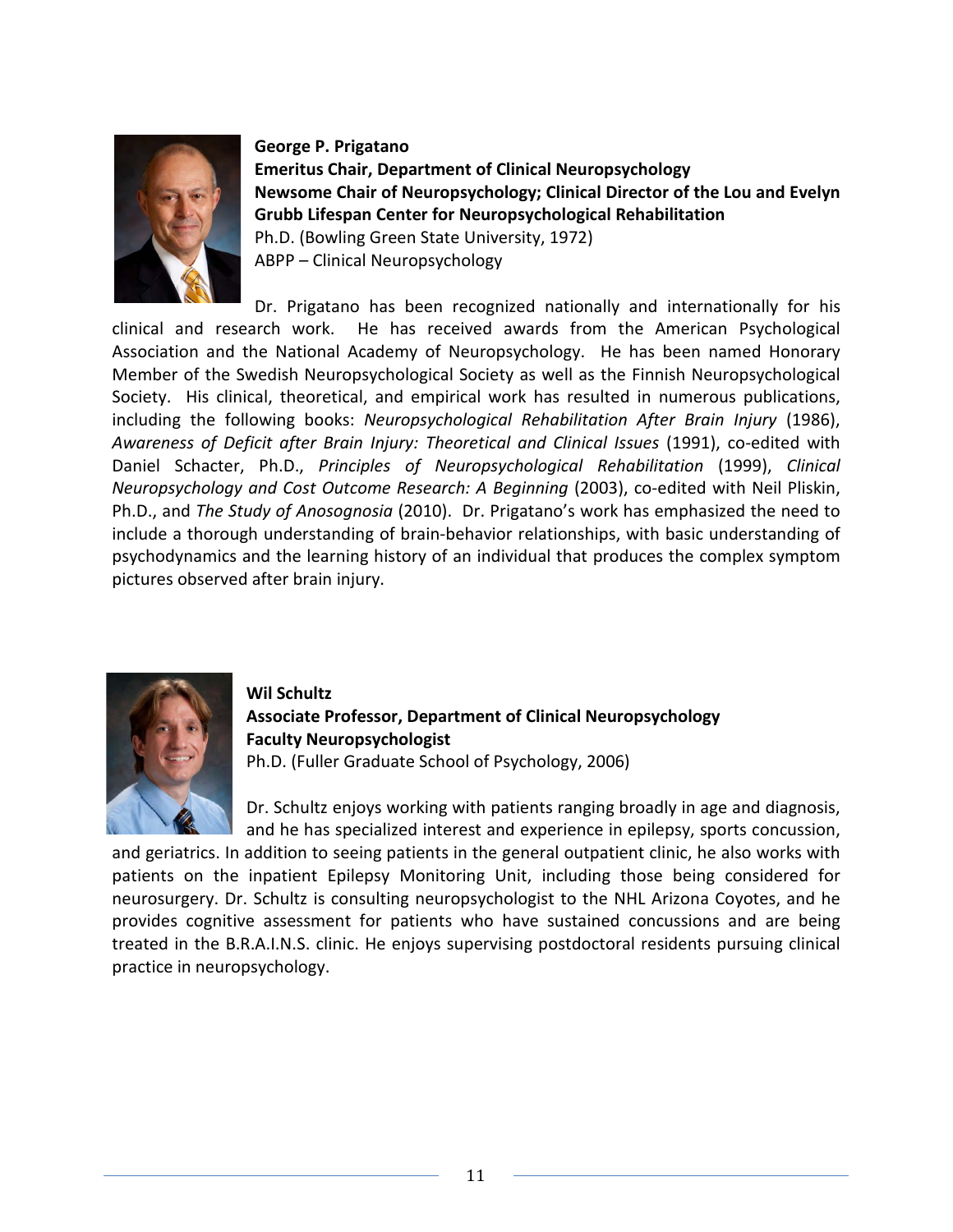# **Faculty Members in the Center for Transitional NeuroRehabilitation**



**Pamela Klonoff Director, Center for Transitional NeuroRehabilitation** Ph.D. (University of Victoria, 1984) ABPP – Clinical Neuropsychology

Dr. Klonoff's primary clinical interests are in holistic milieu-oriented neurorehabilitation, especially psychotherapy for patients and families and

cognitive retraining. Patient populations include traumatic brain injury and cerebrovascular accidents as well as other neurological entities (e.g., seizure disorders and low grade brain tumors). She is the Clinical Director for the Center for Transitional NeuroRehabilitation, which houses about 30 interdisciplinary staff members. Dr. Klonoff has participated in 35 publications and has completed two books, *Psychotherapy after Brain Injury: Principles and Techniques* (2010) and *Psychotherapy for Families after Brain Injury* (2014). Research interests have focused primarily on the efficacy of milieu-oriented neurorehabilitation, with particular focus on contributing factors to returning to driving, work, and school. Dr. Klonoff greatly enjoys mentoring postdoctoral residents interested in the field of neurorehabilitation.



**Kristi Husk Center for Transitional NeuroRehabilitation Faculty Neuropsychologist** Psy.D.



**Stephen M. Myles Center for Transitional NeuroRehabilitation Faculty Neuropsychologist** Ph.D. (Keele University, UK, 1998); D.Clin.Psy. (University of Wales, Bangor, UK, 2002)

Dr. Stephen Myles, Ph.D., D.Clin.Psy., is a staff neuropsychologist with the Center for Transitional NeuroRehabilitation (CTN) Program. He works as part of a multidisciplinary team to help patients with brain injuries regain their independence in the home and community and successfully return to work, school, or both. He provides services including neuropsychological evaluations, individual and family psychotherapy, and cognitive retraining for CTN patients. His research interests include the impact of brain injury on patients' sense of self.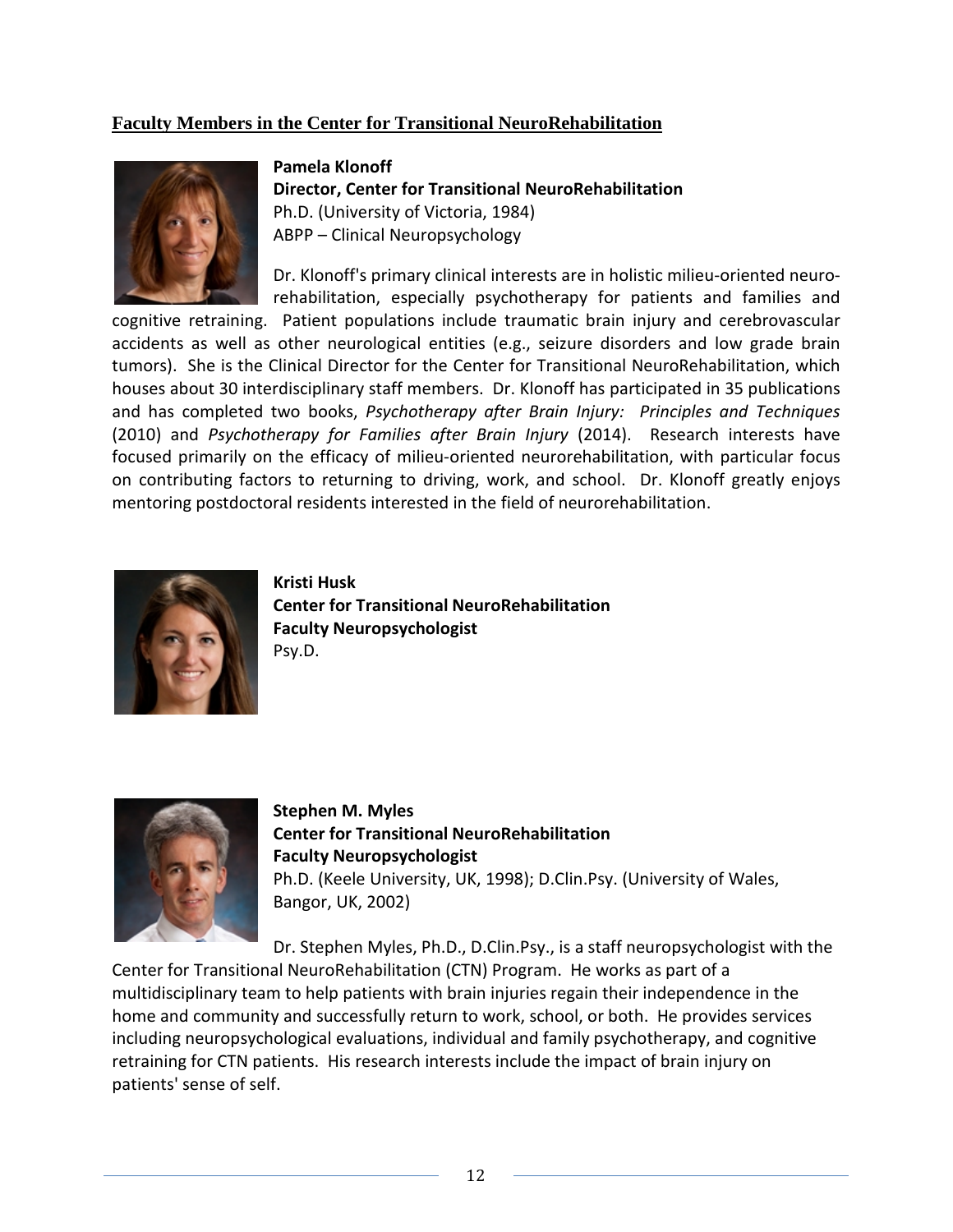

# **Kavitha Perumparaichallai Center for Transitional NeuroRehabilitation Faculty Neuropsychologist**

Ph.D (National Institute of Mental Health & NeuroSciences, Bangalore, India, 2005).

Dr. Perumparaichallai provides neuropsychological assessment, cognitive retraining, psychotherapy, and leads psycho-educational group therapies as part of a multidisciplinary team. Her clinical focus is on helping her patients improve their awareness, acceptance, and realism regarding their brain injuries and assisting them in their community reintegration. Dr. Perumparaichallai's research focuses on establishing empirical evidences for neurorehabilitation outcome. She is an invited reviewer for several international journals. She enjoys mentoring postdoctoral residents in clinical neuropsychology and facilitating their research interests.

> **Susan Rumble Center for Transitional NeuroRehabilitation Faculty Neuropsychologist** Psy.D.

# **Application Process**

The program currently participates in the APPCN match (note that the general and rehabilitation tracks have separate identification codes).

Individuals who are considered appropriate candidate for this residency program must have obtained a doctorate degree in clinical psychology and/or clinical neuropsychology from an APA-accredited program, as well as an APA-accredited clinical internship. Applications from individuals whose training programs are not accredited *at the time of application* will not be reviewed. Because this is a postdoctoral program, we also do not accept applications from "ABD" candidates.

Please send a letter outlining your interests and track(s) you are applying to, background experience, training goals, and the opportunities you seek during your postdoctoral residency (along with a current curriculum vitae and unofficial transcript of all graduate work) to the Director of the Postdoctoral Residency Program by December 30, 2014. Three letters of recommendation should be submitted. One of these must include a statement from the training director of the doctoral program that all requirements for graduation, including dissertation, will have been completed prior to September 1 and/or the start date of the residency for the following year.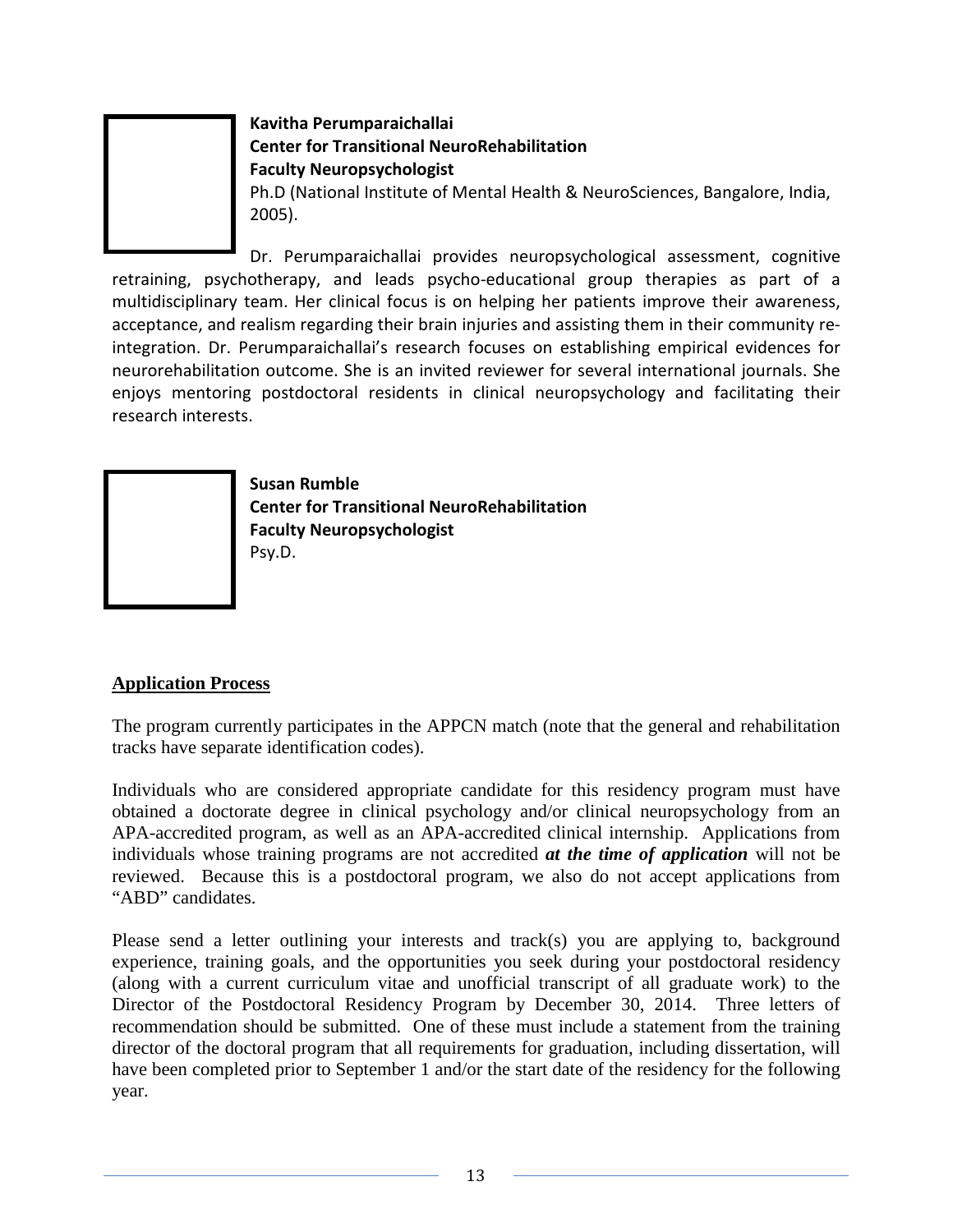Applicants will be notified by mid-January if they will be invited for interview. Finalists for the rehabilitation track must attend interviews onsite in Phoenix, usually between the end of January and mid-February. It is highly desirable to interview all applicants face-to-face and for the general track applicants interviews typically occur during the February INS meeting (usually a representative of the program will also be at the National Academy of Neuropsychology meeting to informally address questions about the program). In rare circumstances, a detailed telephone interview may be arranged.

Residents selected for training will be notified on the date designated by the Association for Postdoctoral Programs in Clinical Neuropsychology (APPCN). Please note that if information were to come to light after the match that would have precluded us from selecting you as a candidate, we reserve the right to withdraw our offer.

## *Employment Information*

All residents are employees of St. Joseph's Hospital and Medical Center, Phoenix, Arizona and affiliated with the Barrow Neurological Institute. The first year salary is competitive (currently about \$37,000.00 per annum) compared to other residency programs. In addition, as hospital employees, residents are eligible for a comprehensive benefits package.

## *Certificate of Completion*

After successfully completing a two-year residency program, the individual will receive a Certificate of Completion recognizing their accomplishments as a resident in Clinical Neuropsychology at the Barrow Neurological Institute.

## *Standards and Accreditation for the Residency*

Presently the American Psychological Association (APA) and the Association for Postdoctoral Programs in Clinical Neuropsychology (APPCN) have provided guidelines for appropriate training for postdoctoral residents in clinical neuropsychology. Our residency program has developed policies and procedures to meet the requirements of those guidelines. Our residency program is officially recognized as meeting all standards of the APPCN. This residency site agrees to abide by the APPCN policy that no person at this facility will solicit, accept, or use any raking-related information from any residency applicant.

For further information or questions, please direct inquiries to:

Alexander I. Tröster, Ph.D., ABPP Professor and Chair, Department of Clinical Neuropsychology Barrow Neurological Institute St. Joseph's Hospital and Medical Center 222 West Thomas Road, Suite 315 Phoenix, AZ 85013

You may also contact Mary Henry, Practice Supervisor at 602-406-4944 or e-mail us at [BarrowNeuropsychology@DignityHealth.org](mailto:BarrowNeuropsychology@DignityHealth.org)